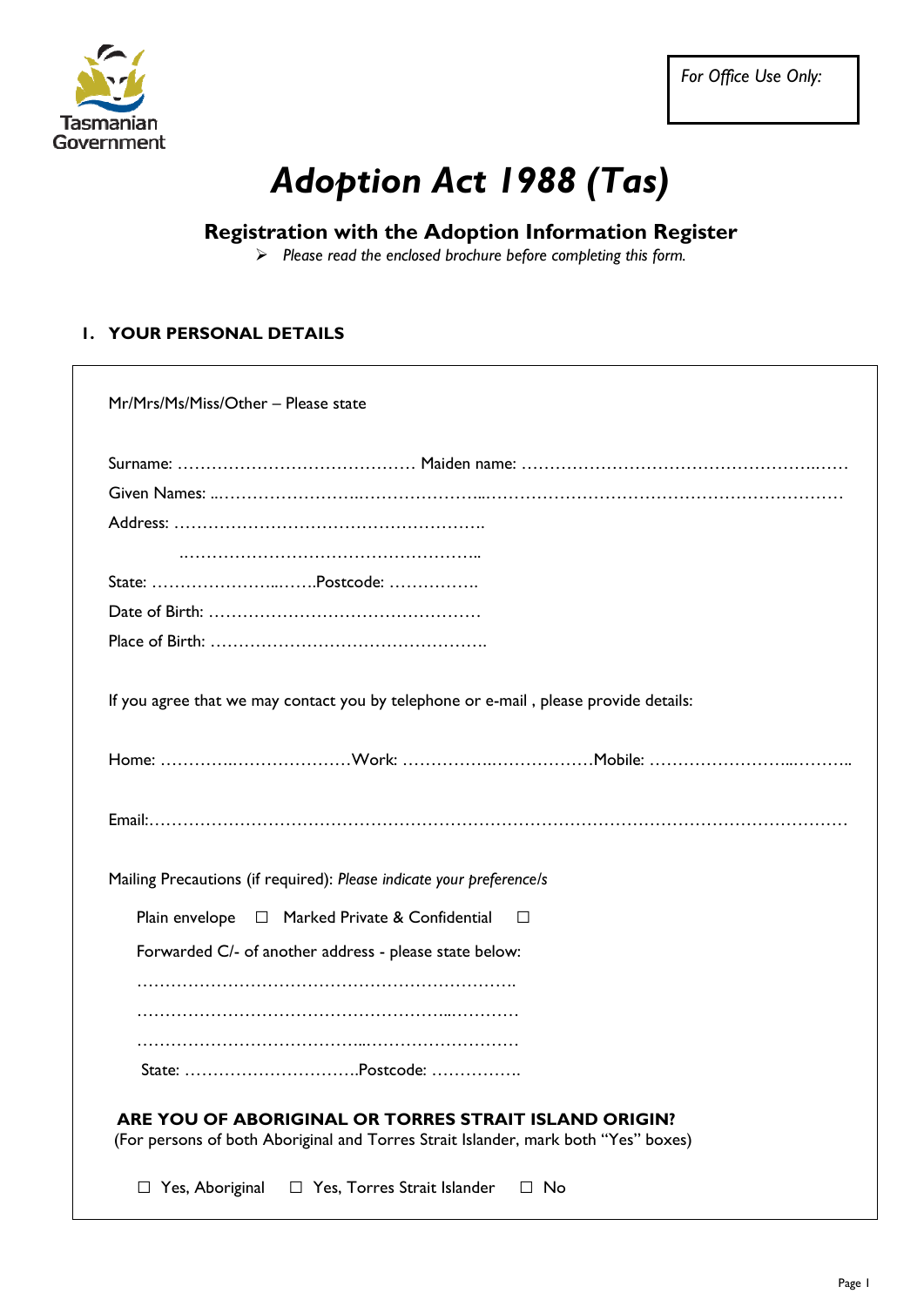#### **YOUR PERSONAL DETAILS (cont)**

**Proof of Identity** – In order for us to process your application, please provide a certified true copy of a signed photo identification document, such as your driver's licence or passport. If your driver's licence does not show your current residential address please provide a certified copy of an official letter which shows your current residential address. If you do not have a signed photographic identification document, please provide certified copies of two other documents that show your identity, such as your Medicare card, pension card or official letter. If you are unable to provide these documents, please contact Adoptions and Permanency Services on 03 6166 0422.

*NB: A certified copy is a photocopy of an original document which has been certified by a Commissioner for Declarations or Justice of the Peace. The institution official must view the original and sign the copy. Commissioners for Declarations include: full-time teachers at a school / tertiary institution, Public Sector permanent employees with 5 years continuous service, Bank Officers with 5 years continuous service, Police Officers, Members of Parliament or local government councillors, Ministers of Religion under the Marriage Act 1961.* 

**Change of Name** – If you have changed your name, you will need to provide us with a certified true copy of documents that are proof of your name change such as a marriage certificate(s) and or change of name certificate(s).

**Family Relationship** – If you are applying for information about someone else you will need to provide us with certified true copies of documents that are proof of your family relationship to them e.g. birth certificate and or marriage certificate. If the person you are seeking information about is deceased you need to provide a certified true copy of their death certificate.

**Privacy** – The Department of Health and Human Services is bound by the Tasmanian personal information protection laws under the *Personal Information Protection Act 2004*.

#### **2. FOR THIS APPLICATION - ARE YOU APPLYING AS**

| An adult adopted person                              |                                                                                                                |
|------------------------------------------------------|----------------------------------------------------------------------------------------------------------------|
| An adopted person aged under 18 years                |                                                                                                                |
| A birth parent                                       |                                                                                                                |
| An adoptive parent                                   |                                                                                                                |
| A *birth relative<br>person, or a lineal descendent. | J.<br>*birth relatives are defined by the Act as "grandparents, uncle, aunt, brother or sister" of the adopted |
| A birth child of an adopted person                   |                                                                                                                |
|                                                      |                                                                                                                |

#### **3. ADOPTED PERSON'S BIRTH DETAILS**

| Name of adopted person at birth (if known)                      |  |  |
|-----------------------------------------------------------------|--|--|
| Male J Female<br>Sex of adopted person (if known)               |  |  |
| Date of birth of adopted person (if known) //                   |  |  |
|                                                                 |  |  |
| Birth mother's full name at the time of the adoption (if known) |  |  |
| Birth father's full name at the time of the adoption (if known) |  |  |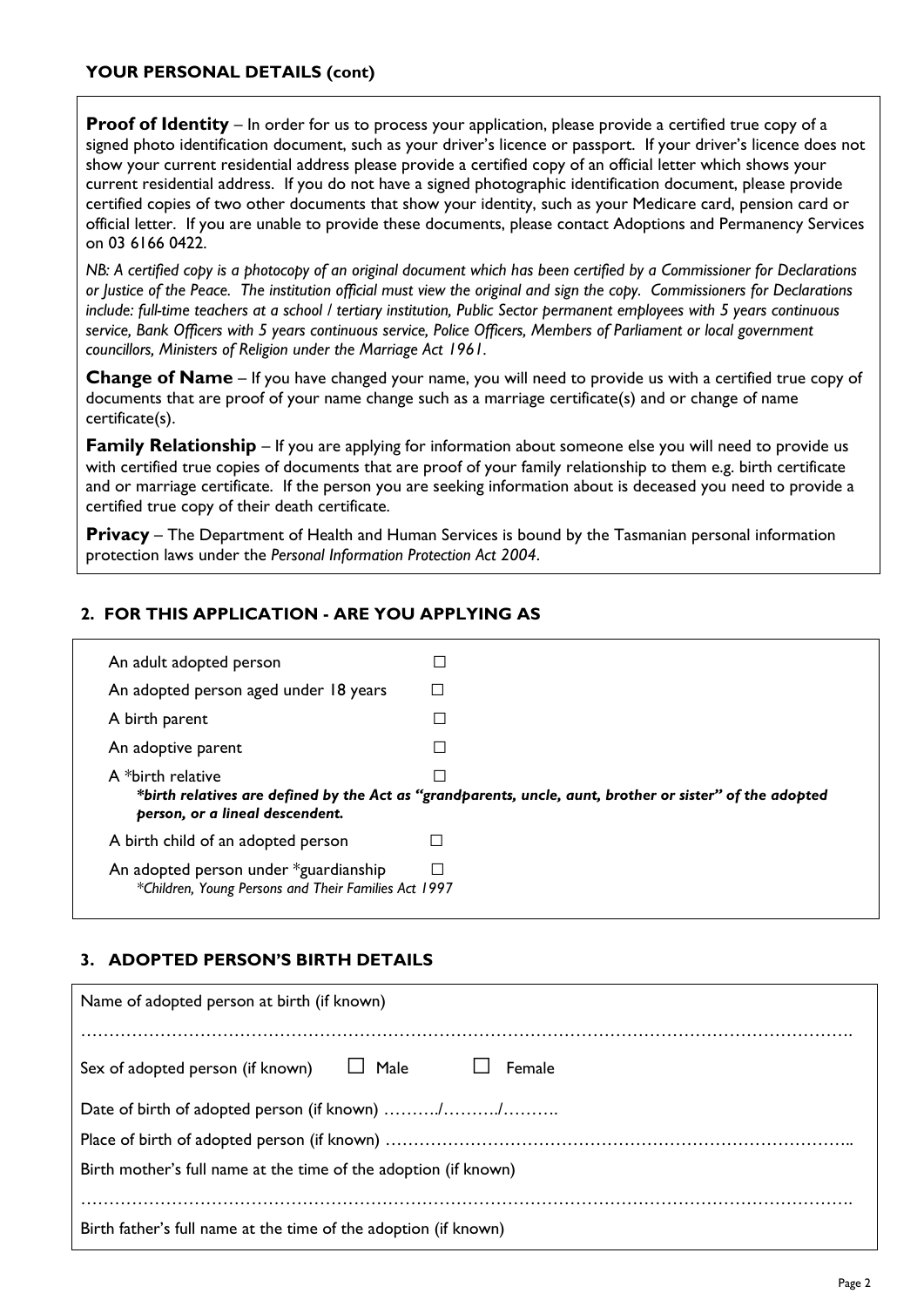| Adoptive mother's full name (if known)                                                                       |
|--------------------------------------------------------------------------------------------------------------|
| Adoptive father's full name (if known)                                                                       |
| Any other information you may have eg Address of birth parents or address of adoptive parents at the time of |
| the adoption.                                                                                                |
|                                                                                                              |

#### **4. ADOPTED PERSON**

#### *Only complete this section if you are an adopted person.*

| I am applying for information from the record of my adoption. | $\Box$ Yes | ∩ No      |
|---------------------------------------------------------------|------------|-----------|
| I am applying for access to my pre-adoption birth record.     | $\Box$ Yes | $\Box$ No |

| <b>Access to other Records:</b>                                                                                                                                                                                                                           |            |           |
|-----------------------------------------------------------------------------------------------------------------------------------------------------------------------------------------------------------------------------------------------------------|------------|-----------|
| I wish to apply for any other personal information related to my birth or adoption that may be held by a<br>Tasmanian Health Organisation, the Department of Health and Human Services or a Non-Government<br>Organisation (eg medical or other records). |            |           |
|                                                                                                                                                                                                                                                           | $\Box$ Yes | $\Box$ No |
| I have previously been in Foster Care or other form of State Care and wish to apply for my State Care case files.                                                                                                                                         |            |           |
|                                                                                                                                                                                                                                                           | $\Box$ Yes | $\Box$ No |
| I give consent to a check of records of the Department of Health and Human Services, the Tasmanian<br>Health Organisations or a relevant Non-Government Organisation and the release of this information to<br><b>Adoptions and Permanency Services.</b>  | $\Box$ Yes | ⊟ No      |
|                                                                                                                                                                                                                                                           |            |           |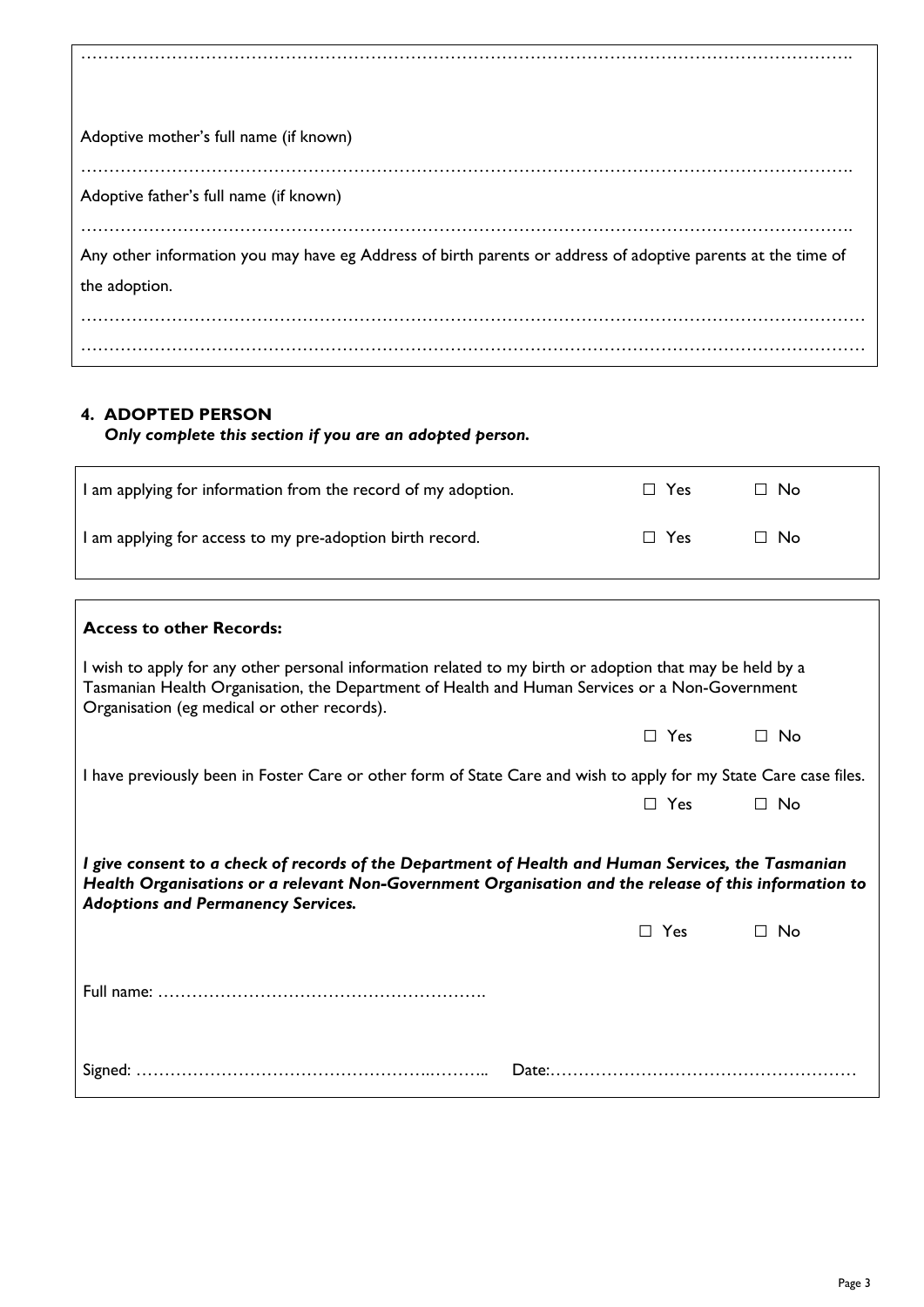#### **PERMISSION FOR ADOPTEES AGED UNDER 18 YEARS**

#### **4 (a) ADOPTIVE PARENT/S**

*Written permission can be given by completing this form or by the attachment of a separate letter* 

| (state full name or names)                                                     |            |           |
|--------------------------------------------------------------------------------|------------|-----------|
|                                                                                |            |           |
|                                                                                |            |           |
| son/daughter to:                                                               |            |           |
| Register on the Adoption Information Register                                  | $\Box$ Yes | $\Box$ No |
| Obtain Information from his/her record of adoption.                            | $\Box$ Yes | $\Box$ No |
| Obtain Access to his/her pre-adoption birth record.                            | $\Box$ Yes | $\Box$ No |
|                                                                                |            |           |
|                                                                                |            |           |
|                                                                                |            |           |
| If one or both parents are deceased please attach copy of death certificate/s. |            |           |

#### **4(b) BIRTH PARENTS PERMISSION FOR ADOPTEES AGED UNDER 18 YEARS**

*You may only access the pre-adoption birth record with the written agreement of your birth mother and if named on that record, your birth father.*  I request the Adoption Information Service to seek the written agreement from my birth parent/s.

□ Yes □ No

#### **5. ADOPTED PERSON**

*The form below must be completed if you require authority for access to your original birth record.* 

| <b>FORM 16</b><br>Regulation 39 (a)                                                                                 |  |
|---------------------------------------------------------------------------------------------------------------------|--|
| Tasmania                                                                                                            |  |
| Adoption Act 1988                                                                                                   |  |
| <b>APPLICATION UNDER SECTION 80</b>                                                                                 |  |
|                                                                                                                     |  |
| (Full name). (Full name)                                                                                            |  |
|                                                                                                                     |  |
|                                                                                                                     |  |
| 1988, apply for a certificate to the effect that the requirements of Section 80 of the Act have been complied with. |  |
| (Signature of Applicant)                                                                                            |  |
| (Date)                                                                                                              |  |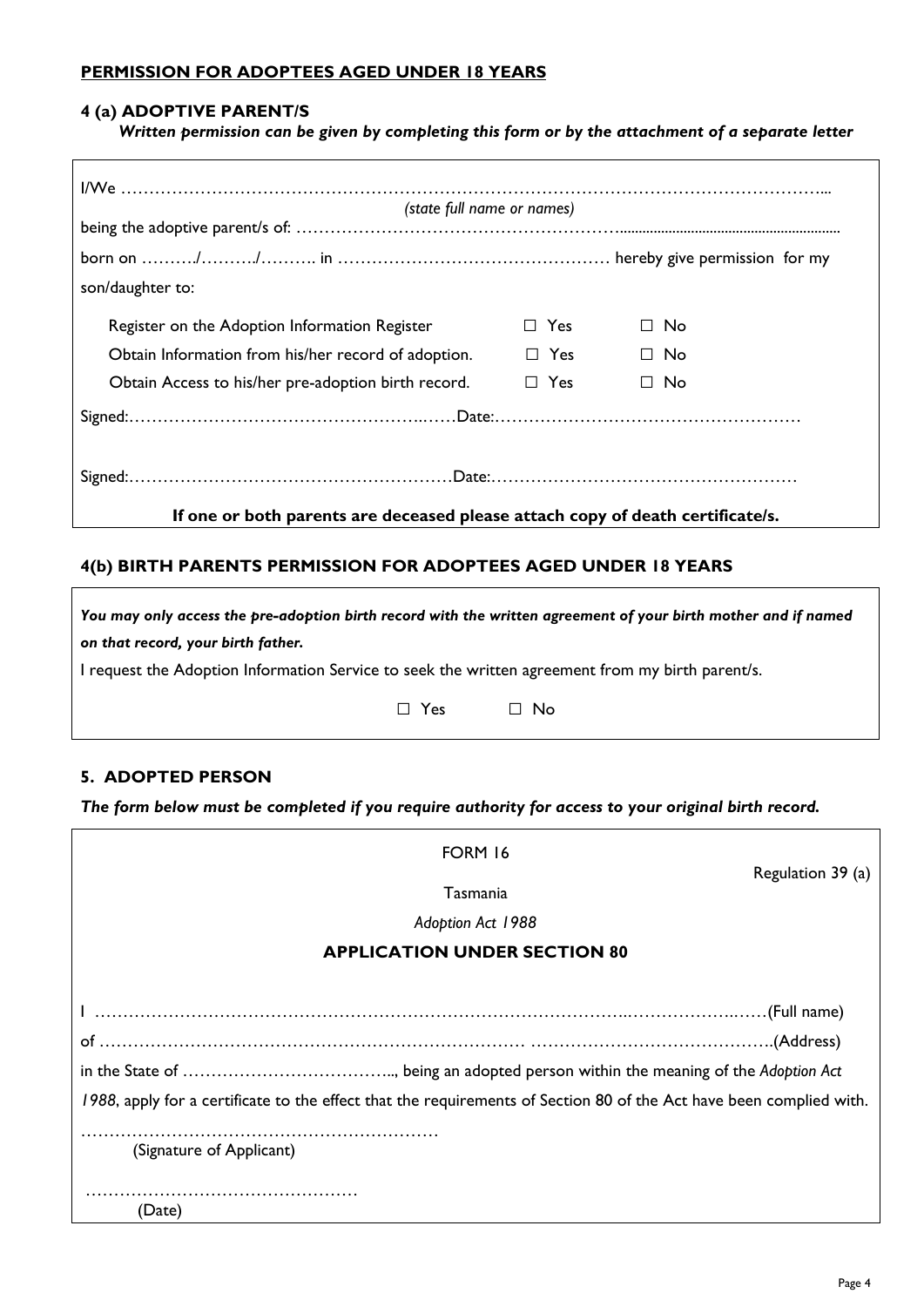#### **6. ADOPTIVE PARENTS** *(if you are an adoptive parent please complete the following)*

| NOTE: Information which identifies a birth parent or natural relative of the adopted person will only be<br>disclosed with the written agreement of the person identified and when the adult adopted person has been<br>notified. You may ask the Adoption Information Service to seek this written agreement. |  |  |
|----------------------------------------------------------------------------------------------------------------------------------------------------------------------------------------------------------------------------------------------------------------------------------------------------------------|--|--|
|                                                                                                                                                                                                                                                                                                                |  |  |
| (state full name or names)                                                                                                                                                                                                                                                                                     |  |  |
| being the adoptive parents of:                                                                                                                                                                                                                                                                                 |  |  |
|                                                                                                                                                                                                                                                                                                                |  |  |
|                                                                                                                                                                                                                                                                                                                |  |  |
| the record of the adoption.                                                                                                                                                                                                                                                                                    |  |  |
|                                                                                                                                                                                                                                                                                                                |  |  |
| If required, I request the Adoption Information Service to seek written permission from                                                                                                                                                                                                                        |  |  |
| $person/s$ identified on the Adoption Record. $\square$ Yes<br>$\Box$ No                                                                                                                                                                                                                                       |  |  |
|                                                                                                                                                                                                                                                                                                                |  |  |
|                                                                                                                                                                                                                                                                                                                |  |  |
|                                                                                                                                                                                                                                                                                                                |  |  |
|                                                                                                                                                                                                                                                                                                                |  |  |
|                                                                                                                                                                                                                                                                                                                |  |  |

#### **7. BIRTH PARENTS AND BIRTH RELATIVES**

 $\Gamma$ 

*(if you are the birth parent or natural relative of an adopted person please complete the following)* 

| <b>RELATIONSHIP:</b>                                                         |
|------------------------------------------------------------------------------|
|                                                                              |
| (state relationship)                                                         |
| of an adopted person, apply for information from the record of the adoption. |
|                                                                              |

| <b>BIRTH PARENTS:</b>                                                                                                                                                                                                                                                   |            |           |
|-------------------------------------------------------------------------------------------------------------------------------------------------------------------------------------------------------------------------------------------------------------------------|------------|-----------|
| I wish to apply for any other personal information related to the birth or adoption of my child that may be held<br>by a Tasmanian Health Organisation, the Department of Health and Human Services or a Non-Government<br>Organisation (eg. medical or other records). |            |           |
|                                                                                                                                                                                                                                                                         | $\Box$ Yes | $\Box$ No |
| l give consent to a check of records of the Department of Health and Human Services, the Tasmanian<br>Health Organisations or a relevant Non-Government Organisation and the release of this information to<br><b>Adoptions and Permanency Services.</b>                |            |           |
|                                                                                                                                                                                                                                                                         | $\Box$ Yes | $\Box$ No |
|                                                                                                                                                                                                                                                                         |            |           |
|                                                                                                                                                                                                                                                                         |            |           |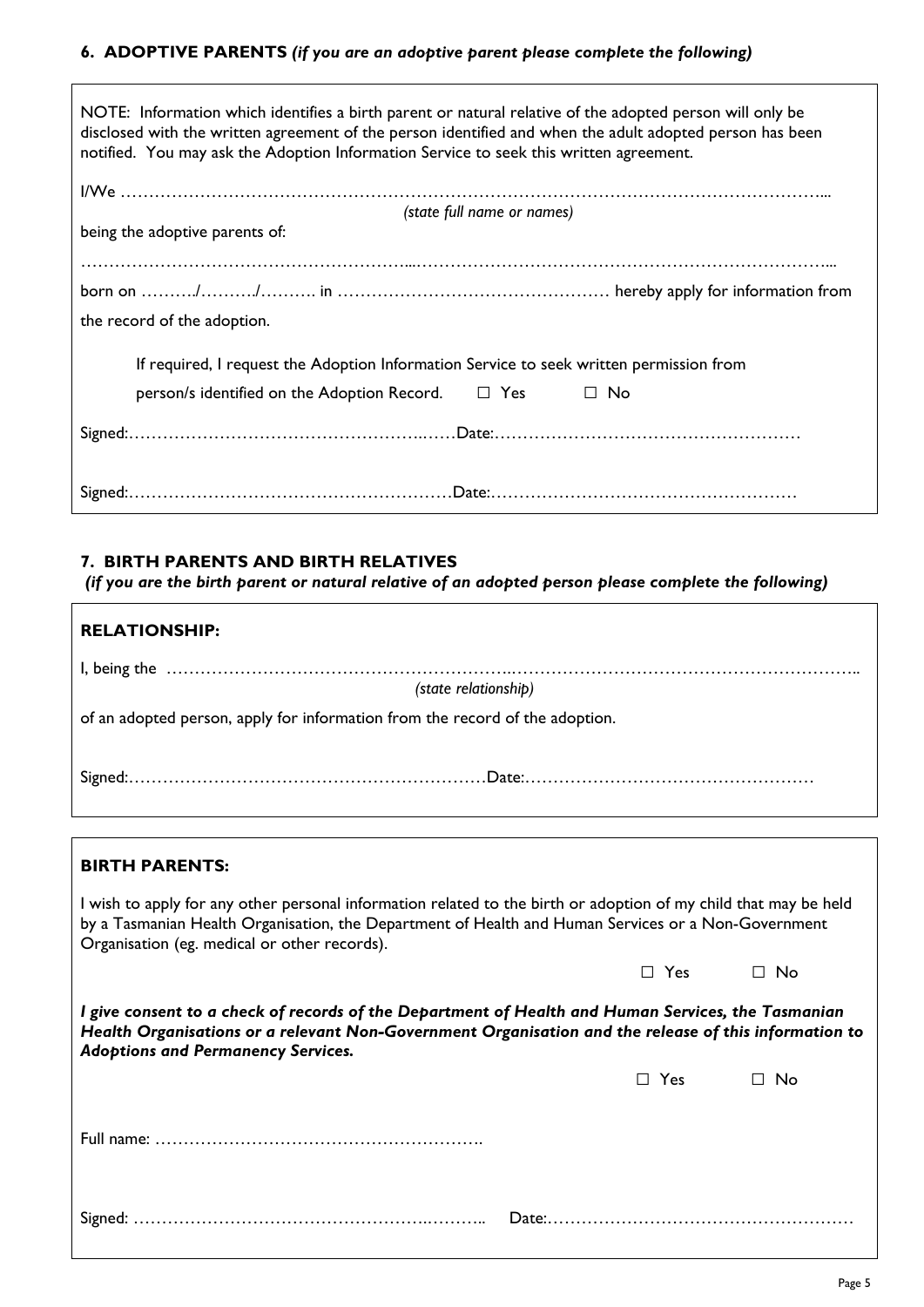#### **8. CONTACT WITH OTHER PEOPLE INVOLVED IN THE ADOPTION**

| WISHES TO BE RECORDED ON ADOPTION INFORMATION REGISTER |                                                                                                   |  |
|--------------------------------------------------------|---------------------------------------------------------------------------------------------------|--|
| Register.                                              | You may record your wishes about contact with a person related to you on the Adoption Information |  |
| Yes                                                    | I wish to make contact with my:                                                                   |  |
|                                                        |                                                                                                   |  |
| <b>No</b>                                              |                                                                                                   |  |
| <b>Undecided</b>                                       |                                                                                                   |  |

# **8(a) MESSAGE (OPTIONAL)**

| You might like to pass on details of your interests, health issues, height and colouring, whether you are married<br>and have children etc                                                 |  |
|--------------------------------------------------------------------------------------------------------------------------------------------------------------------------------------------|--|
| □ □ Yes<br>∐ No<br>I have attached a letter for the Adoption Information Service.                                                                                                          |  |
| If you do not wish to attach a letter you may write a message in the space below. Information you write may be<br>passed on to a person registering with the Adoption Information Service. |  |
|                                                                                                                                                                                            |  |
|                                                                                                                                                                                            |  |
|                                                                                                                                                                                            |  |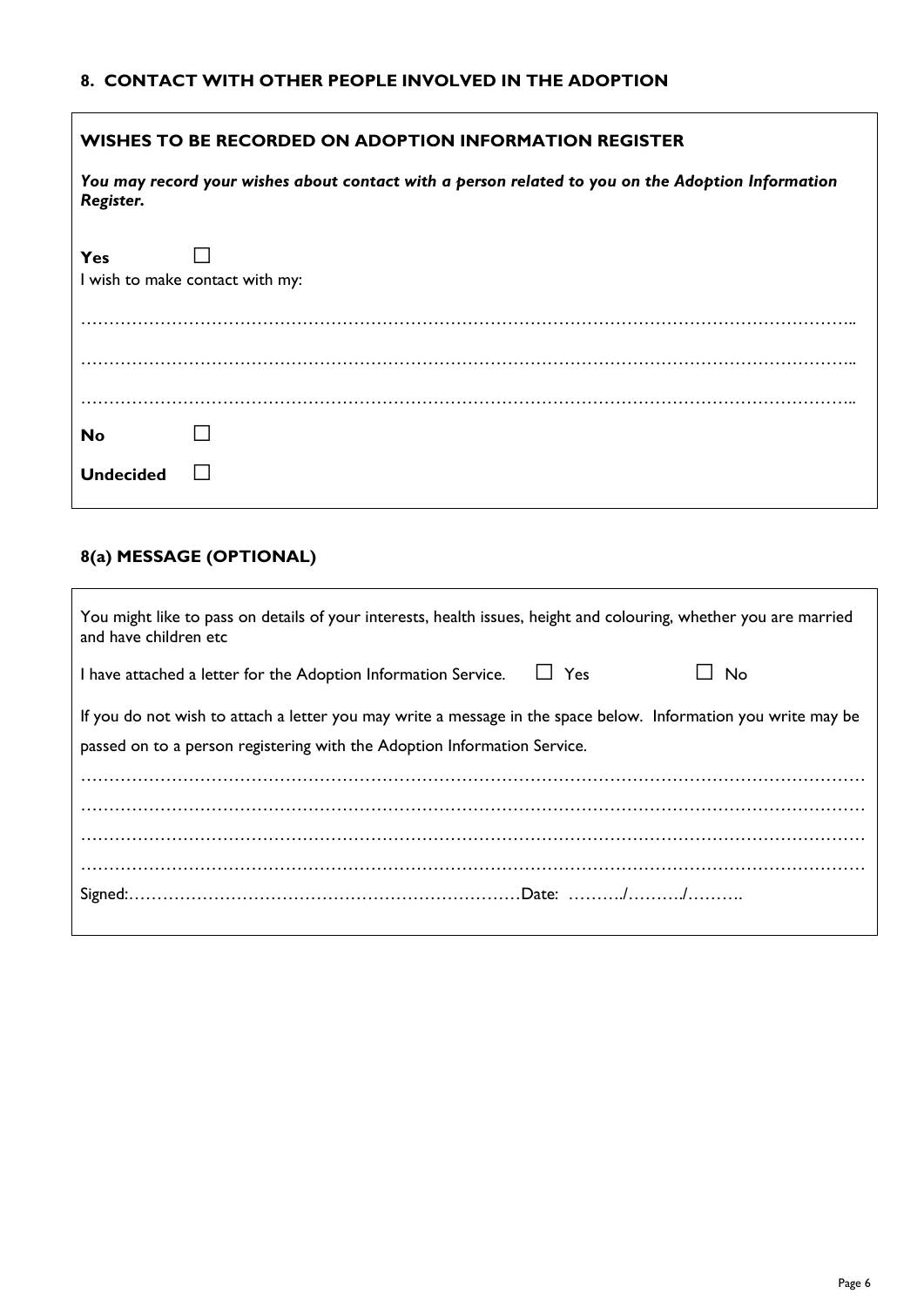#### **8(b) CONTACT VETO REGISTRATION**

*Only complete this section if you have decided that you do not wish to be contacted by a birth relative or any other person involved in the adoption. You may register a veto in relation to contact by one or more people.* 

*You must include your address with a request to register a Contact Veto. A Veto will not be recorded unless your name, date of birth and address are provided. Your address will remain confidential.* 

| I wish to register a contact veto.                                                                                                                                                                                                                                              |  |                                                                                                        |  |
|---------------------------------------------------------------------------------------------------------------------------------------------------------------------------------------------------------------------------------------------------------------------------------|--|--------------------------------------------------------------------------------------------------------|--|
| I do not wish to be contacted by my:                                                                                                                                                                                                                                            |  |                                                                                                        |  |
| <b>Birth Child</b>                                                                                                                                                                                                                                                              |  |                                                                                                        |  |
| <b>Birth Mother</b>                                                                                                                                                                                                                                                             |  |                                                                                                        |  |
| <b>Birth Father</b>                                                                                                                                                                                                                                                             |  |                                                                                                        |  |
| <b>Birth Relatives</b><br>Please specify                                                                                                                                                                                                                                        |  |                                                                                                        |  |
|                                                                                                                                                                                                                                                                                 |  |                                                                                                        |  |
|                                                                                                                                                                                                                                                                                 |  |                                                                                                        |  |
| you.                                                                                                                                                                                                                                                                            |  | A contact veto may remain in force until you decide to withdraw it or for a limited time determined by |  |
| I wish this veto to remain effective until withdrawn by me in writing.                                                                                                                                                                                                          |  |                                                                                                        |  |
| <b>OR</b>                                                                                                                                                                                                                                                                       |  |                                                                                                        |  |
| This veto may be lifted after:                                                                                                                                                                                                                                                  |  |                                                                                                        |  |
| // (Please give date)                                                                                                                                                                                                                                                           |  |                                                                                                        |  |
| I understand that information which may identify me will be released only to a person eligible to apply under Part<br>VI of the Adoption Act 1988 and after the inquirer has signed a legally binding undertaking not to attempt to<br>make direct or indirect contact with me. |  |                                                                                                        |  |
| I wish to be notified by the Adoption Information Service of any request for information which may result in<br>disclosure of my identity at the time of the adoption.                                                                                                          |  |                                                                                                        |  |
|                                                                                                                                                                                                                                                                                 |  | ⊿ Yes<br>No                                                                                            |  |
|                                                                                                                                                                                                                                                                                 |  |                                                                                                        |  |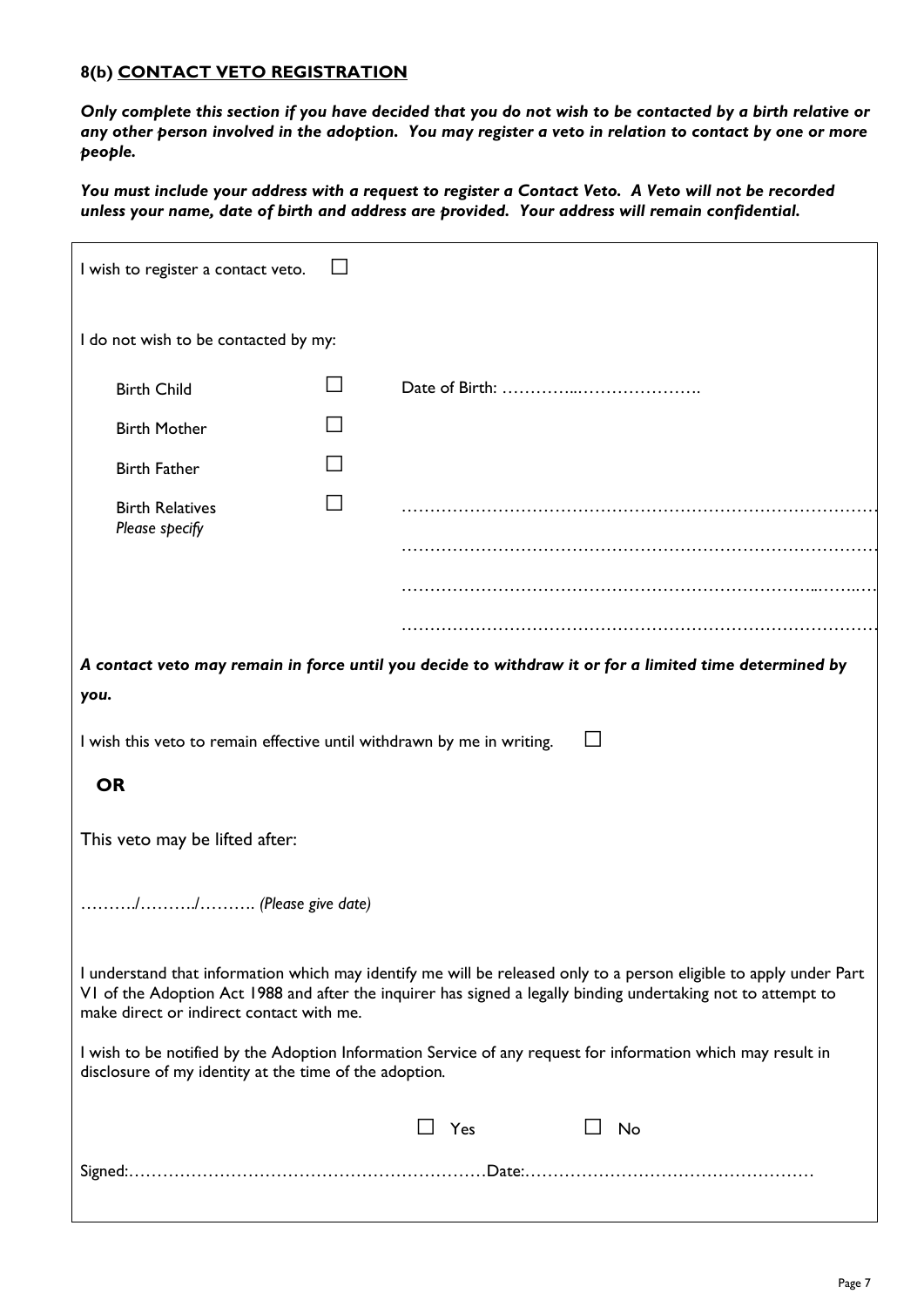#### **9. TASMANIAN APPLICANTS**

| Registrants who live in Tasmania are required to attend an interview with an approved Counsellor before<br>receiving information.                                                                                    |  |                        |  |
|----------------------------------------------------------------------------------------------------------------------------------------------------------------------------------------------------------------------|--|------------------------|--|
| You may choose to be interviewed by a Counsellor from the Department of Health and Human Services (DHHS)<br>or a Counsellor from the Catholic Private Adoption Agency (CPAA). Please indicate your preference below: |  |                        |  |
| <b>DHHS</b> Counsellor                                                                                                                                                                                               |  | <b>CPAA Counsellor</b> |  |

#### **10. NON TASMANIAN APPLICANTS**

| <b>STATUTORY DECLARATION OF RESIDENCE</b>                                       |
|---------------------------------------------------------------------------------|
| If you are a resident of Tasmania you do not need to complete this declaration. |
| (state full name)                                                               |
| (state full address)                                                            |
| Tasmania, and I make this solemn declaration under the Oaths Act, 2001.         |
|                                                                                 |
|                                                                                 |
|                                                                                 |
|                                                                                 |
| (Name of Witness, Please Print)                                                 |
| (Justice of the Peace or Commissioner for Declarations,                         |
| Ex-officio Status e.g. nurse, public servant, medical practitioner)             |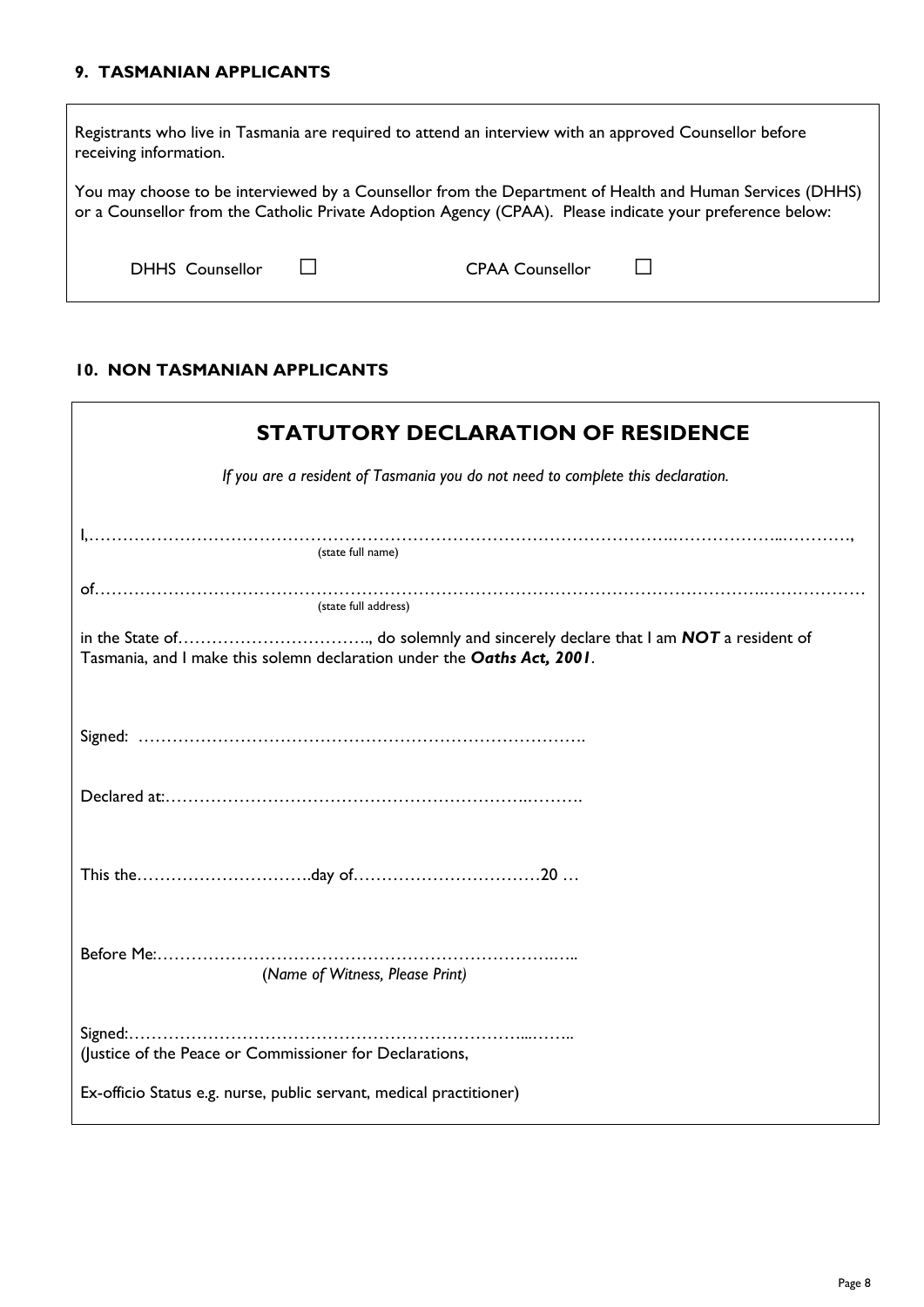#### **11. FEES (1.7.2017– 30.6.2018)**

*Cheques or money orders should be made payable to the Department of Health and Human Services (DHHS) and marked 'NOT NEGOTIABLE'. Registrations will not be processed without enclosing the appropriate fee.* 

*NOTE: Fees are usually increased on an Annual basis, if you are completing this form out of the year indicated, please contact Adoption & Information Service for current fees.* 

#### DO NOT SEND CASH BY POST

| Registration only:<br>(Registration of Contact Veto, Contact or Wishes)   | \$31.00  |
|---------------------------------------------------------------------------|----------|
| Request for Information)<br>(must be registered to apply for Information) | \$77.50  |
| Registration and Request for Information                                  | \$108.50 |

#### **11 (a) APPLICATION TO REDUCE OR WAIVE FEES DUE TO HARDSHIP**

*All fees will be waived for adoptions that occurred prior to 1988 in recognition of forced adoption practices.* Fees may be reduced in some other circumstances where payment in full would cause hardship. There is no charge for counselling.

#### **11 (b) FEE REDUCTION APPLICATION**

To apply for the fee reduction of half of the full fee, please complete the following section and *provide a certified true copy of your current signed pensioner benefit or concession card*.

|                                                                     | Ωt             |  |  |
|---------------------------------------------------------------------|----------------|--|--|
| (your name)                                                         | (your address) |  |  |
| Wish to make application to reduce the prescribed full fee by half. |                |  |  |
|                                                                     |                |  |  |

#### **11 (c) FEE WAIVER APPLICATION**

If you are having difficulty with the current fee and are seeking a full fee waiver, please complete this section and *provide a certified true copy of your current signed pensioner benefit or concession card and state the reasons why*

| (your name)                                                                                      | of<br>(your address) |
|--------------------------------------------------------------------------------------------------|----------------------|
| Wish to make application to waive the prescribed fee because:<br>(please state reason why below) |                      |
|                                                                                                  |                      |
|                                                                                                  |                      |
|                                                                                                  |                      |
|                                                                                                  |                      |
|                                                                                                  |                      |
|                                                                                                  |                      |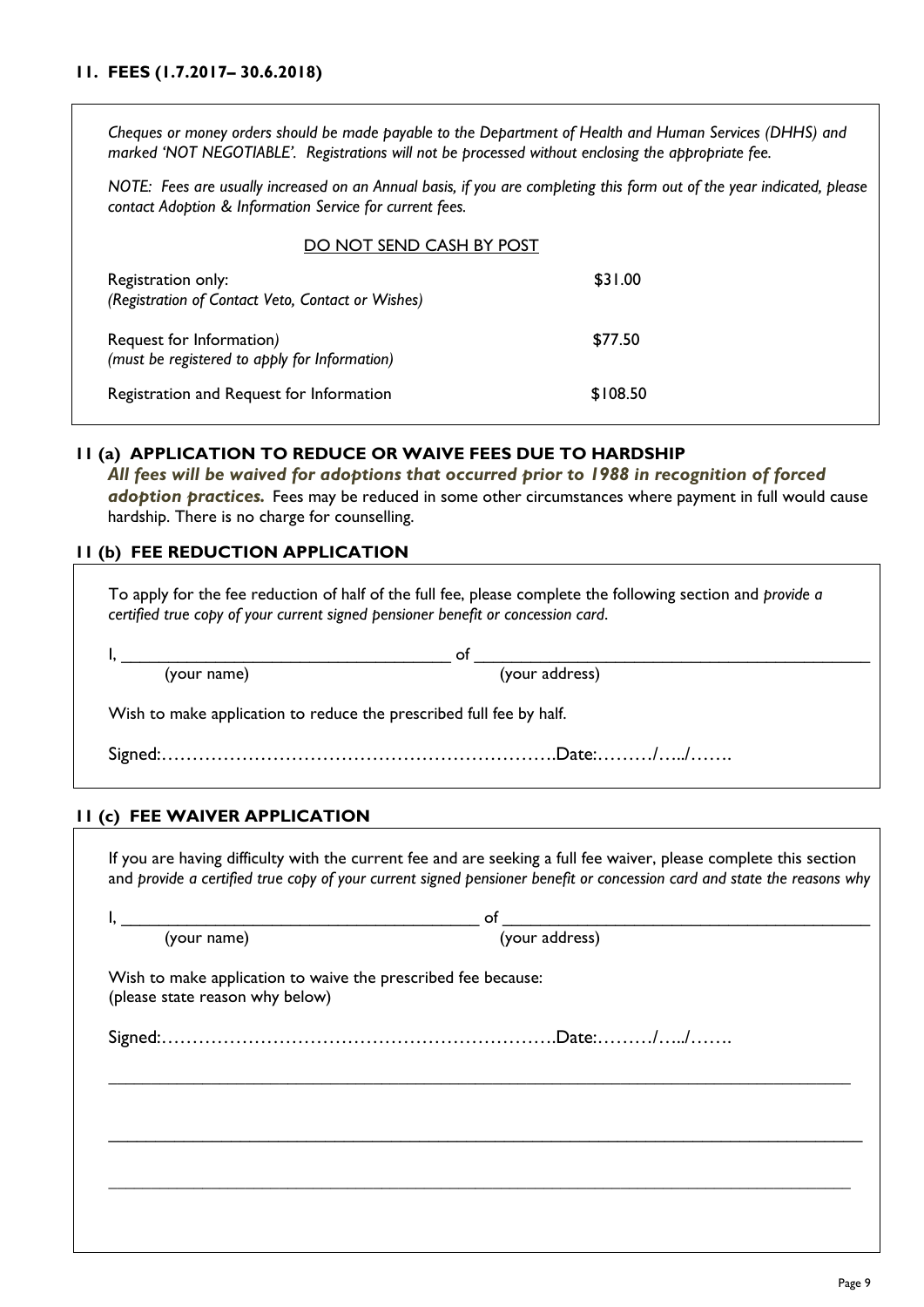## **12. CHECK LIST ()**

| Have you completed your personal details (1) and your status (2)?                                                                                                                                                                                                                                                                                    |  |
|------------------------------------------------------------------------------------------------------------------------------------------------------------------------------------------------------------------------------------------------------------------------------------------------------------------------------------------------------|--|
| Have you included a certified copy of a photo identification document? If you have changed<br>your name through either marriage or a registered change of name, have you included a<br>certified copy of this document?                                                                                                                              |  |
| NB: A certified copy is a photocopy of an original document which has been certified by a Commissioner for<br>Declarations or Justice of the Peace. The institution official must view the original and sign the copy.                                                                                                                               |  |
| Commissioners for Declarations include: full-time teachers at a school / tertiary institution, Public Sector<br>permanent employees with 5 years continuous service, Bank Officers with 5 years continuous service, Police<br>Officers, Members of Parliament or local government councillors, Ministers of Religion under the Marriage Act<br>1961. |  |
| If you are an adopted person, have you completed $(3)$ , $(4)$ and signed $(5)$ ?                                                                                                                                                                                                                                                                    |  |
| If you are an adopted person aged under 18 years, have your adoptive parents signed 4(a) or<br>attached a letter of authority?                                                                                                                                                                                                                       |  |
| If you are a birth parent or natural relative, have you completed and signed (7)?                                                                                                                                                                                                                                                                    |  |
| If you are an adoptive parent(s) have you completed and signed $(6)$ ?                                                                                                                                                                                                                                                                               |  |
| <b>Contact with Other People:</b><br>Have you completed 8 and signed 8(a)?                                                                                                                                                                                                                                                                           |  |
| <b>Contact Veto:</b><br>Have you completed $8(a)$ and signed $8(b)$ ?                                                                                                                                                                                                                                                                                |  |
| Message 8 (a):<br>Have you signed and attached your letter?                                                                                                                                                                                                                                                                                          |  |
| Fees:<br>Have you enclosed the appropriate fee?                                                                                                                                                                                                                                                                                                      |  |
| If you are requesting a reduction or waiver of fee, have you completed IIb or IIc?                                                                                                                                                                                                                                                                   |  |

#### **RETURN THIS FORM TO:**

Adoptions and Permanency Services Children and Youth Services Department of Health and Human Services GPO Box 538 HOBART TAS 7001 OR Wingfield Building South St Johns Park NEW TOWN TAS 7008

**ENQUIRIES:**  Telephone: (03) 6166 0422 E-mail: Adoption.Service@dhhs.tas.gov.au